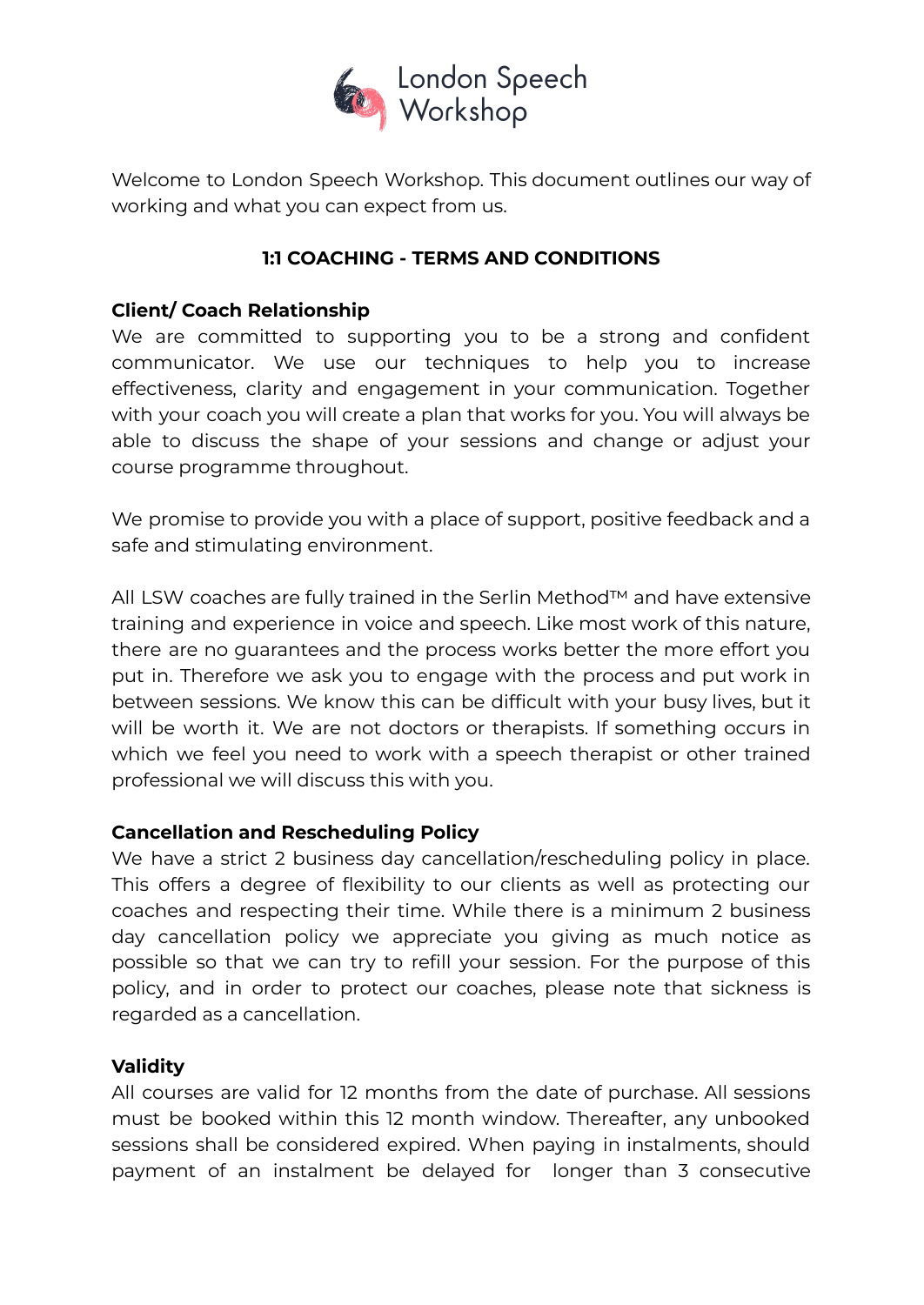

months, sessions may be resumed but will be chargeable at the current business rate on the day of payment. When signing up for a repeat course, if payment is made after 3 months has passed, sessions may still be booked in but will be chargeable at the current business rate. We reserve the right to change our prices by amending our published price list.

## **Recordings**

We may occasionally record sessions for in house training purposes. Please note, should we opt to record a session for this purpose, we will always ask for your consent which will be recorded in accordance with GDPR.

We do allow clients to record their course sessions for personal use only. Under no circumstances should recordings be shared, published, broadcasted or made available to other individuals by any means. Your coach reserves the right to pause the recording at any time if deemed inappropriate and an alternative solution will be explored (such as note taking).

## **Refunds**

As a consumer, you have the right to cancel a contract for the provision of services at any time before 30 calendar days have passed from the day after the package was purchased if no sessions are utilised. Any such cancellations must be provided to us in writing e.g. an email request to office@londonspeechworkshop.com. If we have already started fulfilling our side of the contract, i.e. delivering the sessions and course manual we will deduct the price of individual sessions (at the time of purchase) from your total package price prior to calculating your refund plus £100 to cover the course manual and administration costs. You will not be refunded any discounts.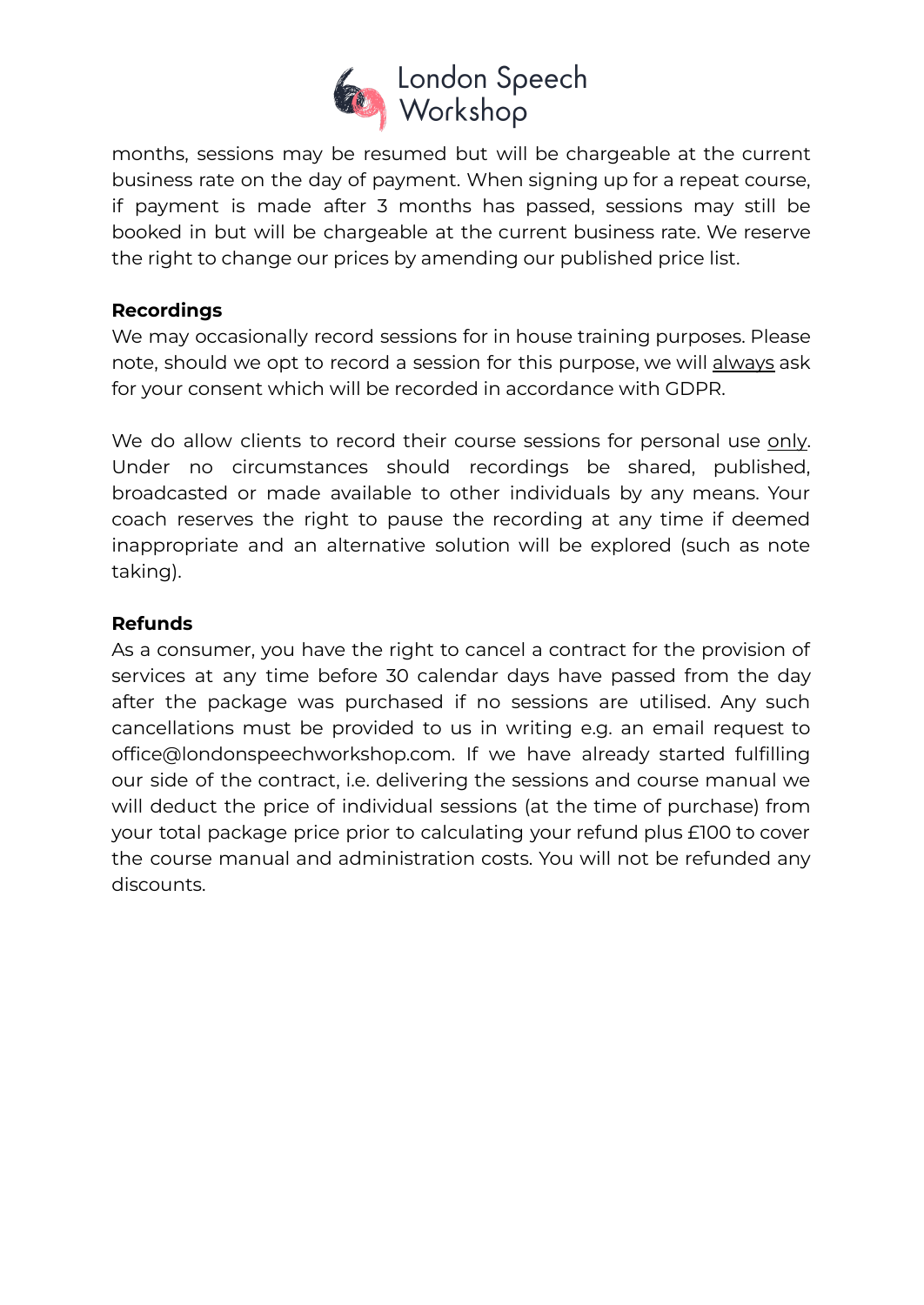

### **THE LSW ACCENT CLUB - TERMS AND CONDITIONS**

### **Client/ Coach Relationship**

We are committed to supporting you to be a strong and confident communicator. We use our techniques to help you to increase effectiveness, clarity and engagement in your communication.

We promise to provide you with a place of support, positive feedback and a safe and stimulating environment.

All LSW coaches are fully trained in the Serlin Method™ and have extensive training and experience in voice and speech. Like most work of this nature, there are no guarantees and the process works better the more effort you put in. Therefore we ask you to engage with the process and put work in between sessions. We know this can be difficult with your busy lives, but it will be worth it. We are not doctors or therapists. If something occurs in which we feel you need to work with a speech therapist or other trained professional we will discuss this with you.

#### **Cancellation and Rescheduling Policy**

LSW Accent Club is based on a monthly rolling subscription, which is valid until cancellation. The amount will be taken automatically from your account on a monthly basis. You can cancel your monthly payments at any time by logging into your account via your purchase confirmation or booking confirmation. After cancellation, any remaining sessions taking place before your payment period ends will be available for you to book and you won't be charged any further. Any slots booked after the end of your payment period will be removed from the system.

If for any reason you are unable to attend your booked session, please contact the office directly on [office@londonspeechworkshop.com](mailto:office@londonspeechworkshop.com) or +44(0)207 3137 6323 and we will do our best to find you a space on another session that week. Unfortunately, if this isn't possible, we are unable to offer a refund, partial or otherwise.